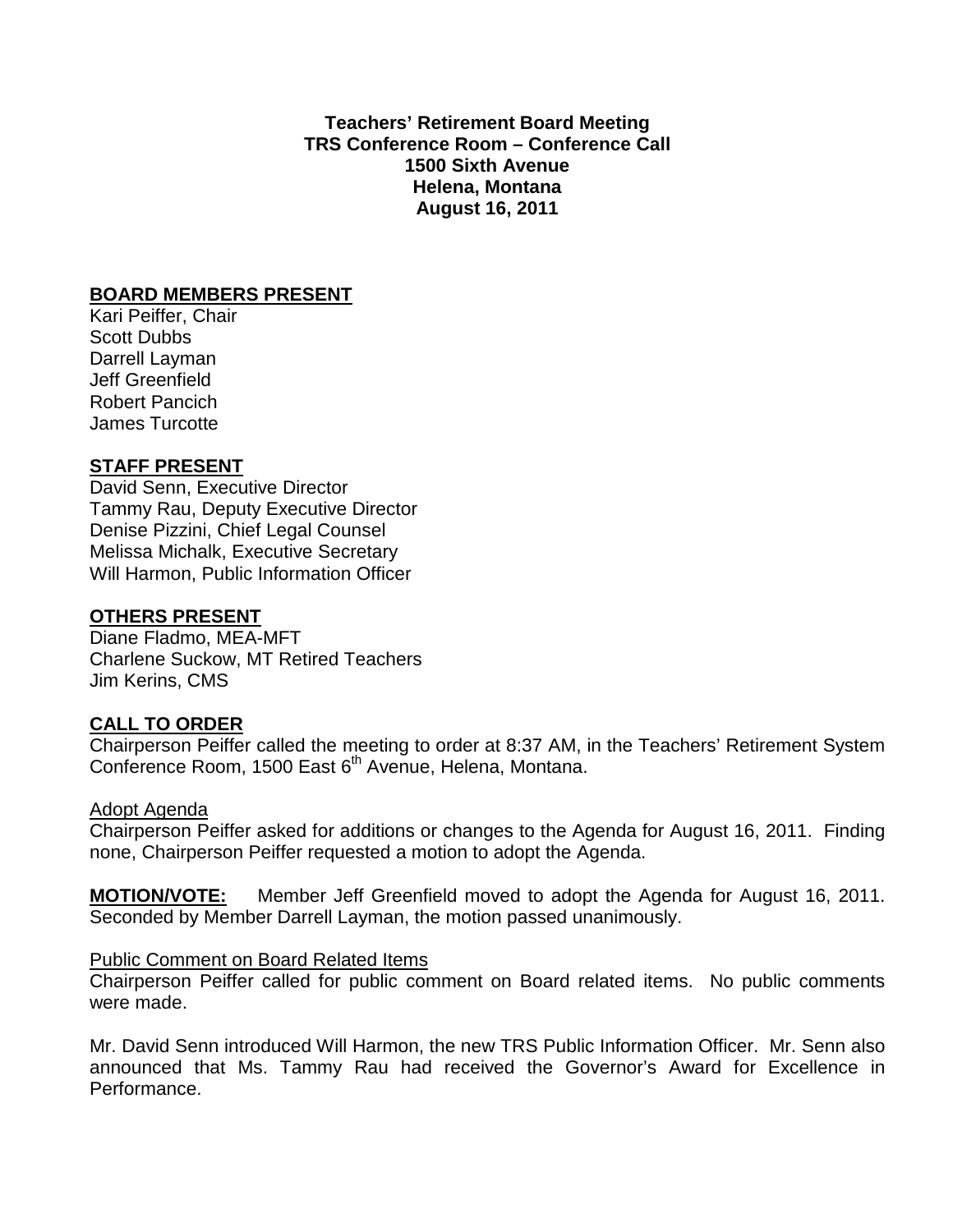# **IMPLEMENTATION OF 2011 RETURN TO WORK LEGISLATION**

### Applicability Date of Changes to Postretirement Concurrent Employment

Mr. David Senn recommended that changes enacted in HB 86 and HB 116 regarding return to work rules be applied only to members who retired after July 1, 2011, to avoid any potential conflicts with employment in PERS covered positions and Independent Contractor contracts already executed between TRS retirees and TRS covered employers. Mr. Senn explained that he and Board Chair Kari Peiffer discussed the matter and agreed that staff should implement the new legislation only with retirement dates effective after July 1, 2011.

Mr. Senn also reported that staff has developed a new form for retired members to report postretirement employment, which must be completed by all retirees and verified by their employers. The form will allow TRS to track all compensation paid to a working retiree, regardless of the retiree's effective retirement date. Member Dubbs was concerned about the possibility of a loophole where people would not tell TRS about working because they might think the laws/statutes do not apply to their positions. Ms. Denise Pizzini noted the new reporting requirements make it clear that all working retirees must complete the postretirement employment report annually and must be reported monthly by the employer regardless of whether or not TRS is going to count their income toward their earnings limitation. Employers will have to report compensation and earnings of all TRS working retirees regardless of when they retired. Ms. Pizzini also reminded the Board that employers would have additional incentive to correctly report working retirees based on the new statutory provision making them jointly and severally liable for repayment to TRS if benefits overpaid because of their failure to properly report. Ms. Tammy Rau assured the Board that every retiree is being informed they are required to fill out the form, whether or not their income will count against them. Mr. Senn reported that schools have been calling to verify that they are complying with the rules regarding working retirees.

**MOTION/VOTE:** Member Jeff Greenfield moved the TRS Board approve TRS staff's implementation of the new statutory provisions with respect to counting compensation against the earnings limitation only to members with retirement effective dates after July 1, 2011. Seconded by Member Scott Dubbs, the motion passed unanimously.

## **LEGAL ISSUES TRAINING**

#### Fiduciary Duties and Conflicts of Interest

Ms. Denise Pizzini provided refresher/update training to the Board regarding the fiduciary duties applicable to TRS Board members. More specific training was provided, as well, on conflicts of interest and how to avoid them.

#### Contract Rights Related to Benefit Design Changes

Ms. Pizzini discussed the concept of contract rights related to pension benefits, including an update on recent court decisions on contract rights related to pension plan design changes in Colorado and Minnesota.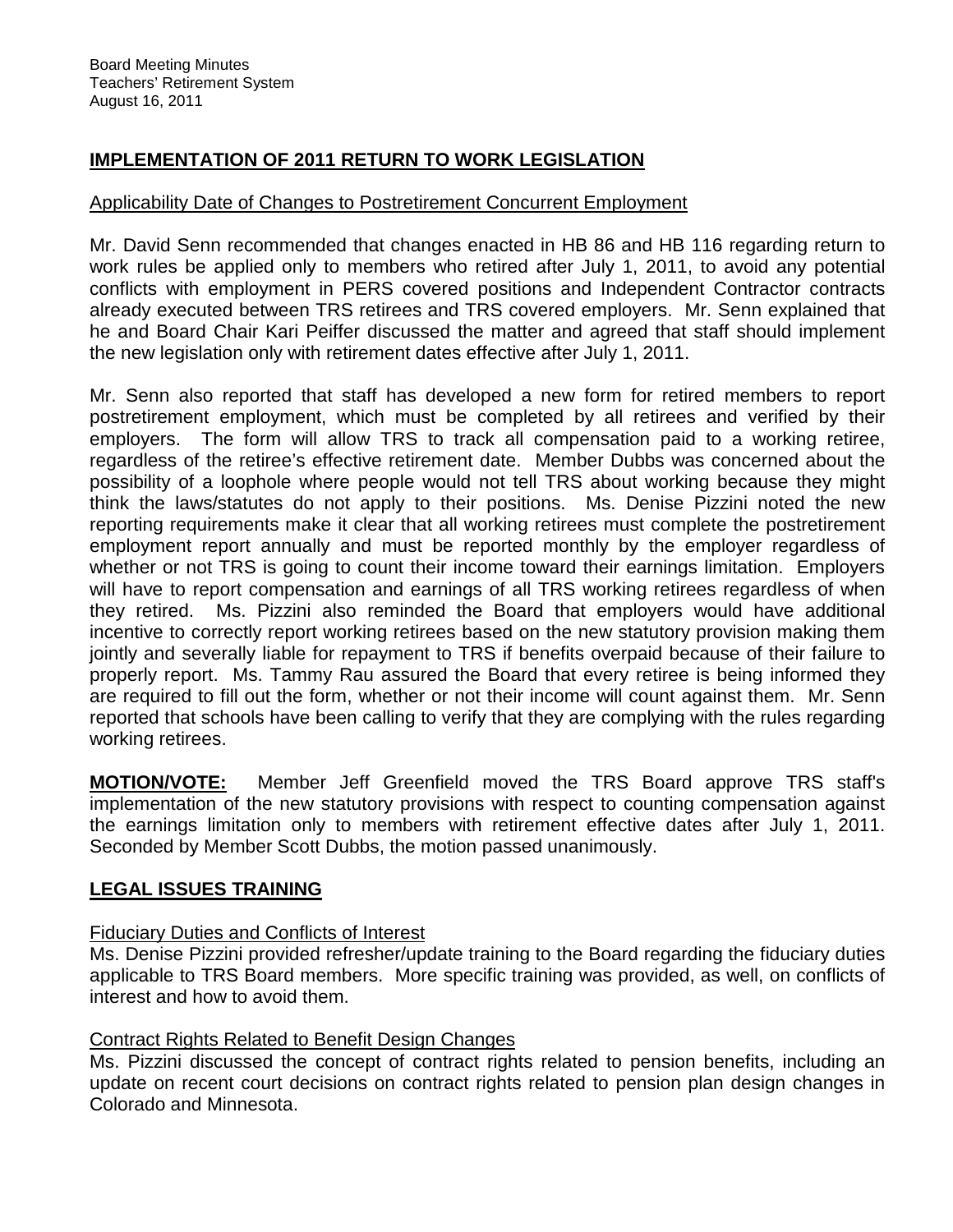#### **GOVERNANCE STRUCTURE**

Mr. Jim Kerins reviewed and discussed the best practices in pension governance, boardexecutive staff relationships, and responsibilities of the Executive Director. The board discussed the potential need for and responsibilities of board subcommittees, such as personnel, budget, and litigation.

Chairperson Peiffer wanted to have board member roles more defined and a better orientation process for new Board members, and would like to see each Board member attend a training conference every other year. Member Jeff Greenfield and Member Scott Dubbs concurred. Mr. Kerins suggested that the training be specific to the Board member's role and experience. Mr. Senn confirmed that staff could be prepared to discuss the potential need for and responsibilities of subcommittees for budget, litigation, legislation, and personnel at the September Board meeting. He suggested that if subcommittee assignments are made, the first charge of each committee could be to write a committee charter to describe the objectives of the subcommittee and the roles/responsibilities of each subcommittee member. Chairperson Peiffer concurred that committee appointments should be added to the September agenda.

### **NCTR TRUSTEE WORKSHOP**

#### Roundtable Discussion of August 2011 NCTR Trustee Workshop

Chairperson Kari Peiffer, Member Darrell Layman, Member Robert Pancich, and Member Scott Dubbs led the discussion on topics that were discussed at the NCTR Trustee Workshop in Boston, Massachusetts, earlier this month.

#### **PENSION DESIGN**

#### Examples from Other States

Ms. Denise Pizzini reviewed recent pension plan/funding changes from various states that have resulted in litigation with the Board. The major issue of dispute in several states currently is contract rights related to reduction or discontinuation of Cost of Living Adjustments (COLA) for current retirees.

#### Colorado PERA Experience

The TRS Board held a conference call with Colorado PERA Executive Director Meredith Williams and PERA Chief Operating Officer/General Counsel Gregory W. Smith. Mr. Williams and Mr. Smith described the process Colorado followed before recommending any changes to the Colorado PERA system. They held Board meetings across the entire state, which they called a "Listening Tour", showing PERA members with charts and graphs what would happen to their system if they did not make some changes to the system to ensure that it was actuarially funded. Mr. Smith indicated that they determined the trustees' fiduciary duty was to all members of the retirement system, retired *and* active, yet current new employees were making contributions for which they would never receive benefits unless the trustees improved the longterm funding of the system. Mr. Smith stated they took their concerns for system funding out to the public, governor's office, and employee and employer groups to explain the long-term